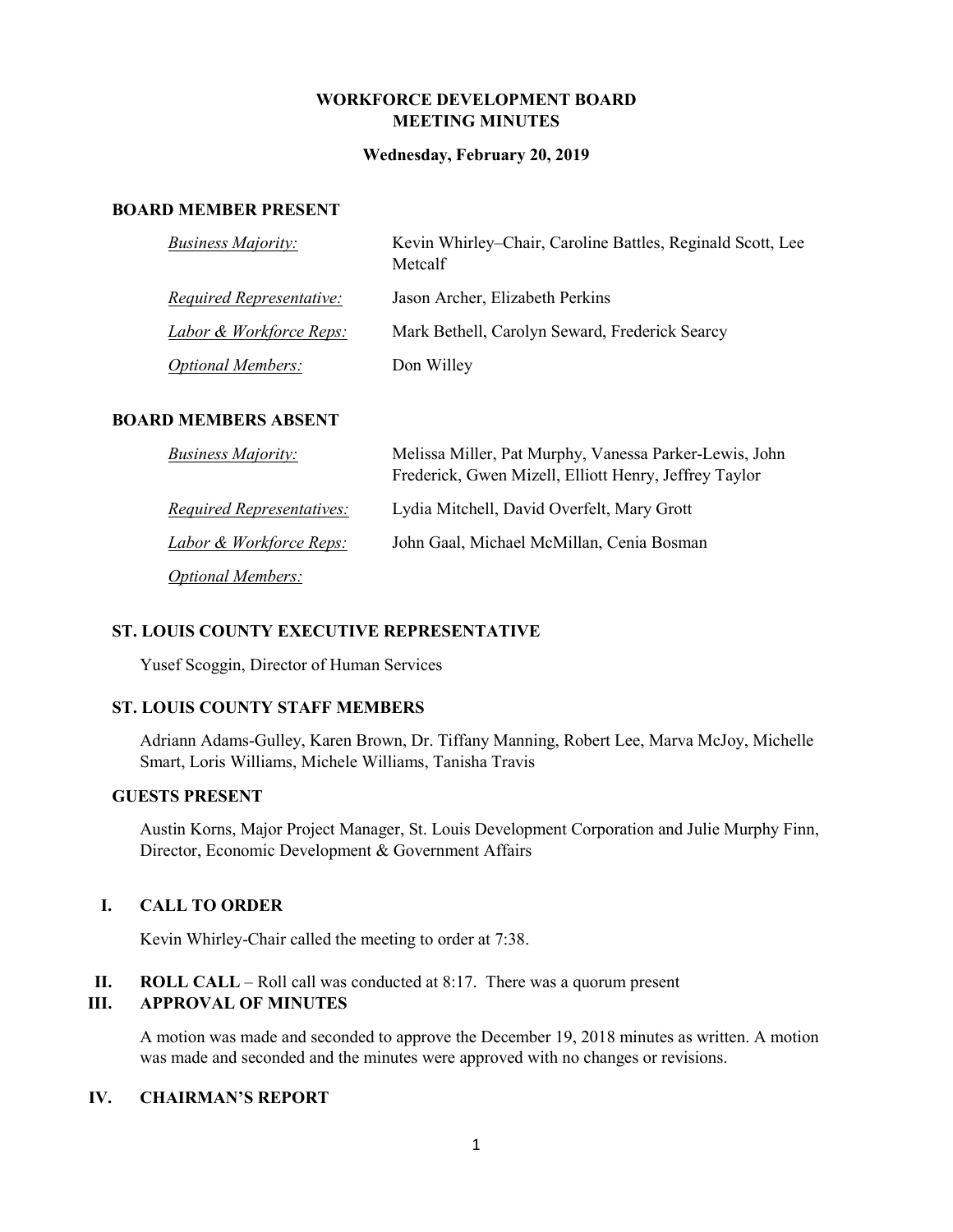The Chair opened the meeting with announcing that we would begin with the introductions and the presentation to allot time for other members to arrive due to inclement weather. Then once there was a quorum was present we would address workforce business items.

## **V. DEPUTY DIRECTOR'S REPORT**

The Deputy Director made a formal introduction to the Board and guests of the new Interim Director of Human Services, Dr. Yusef Scoggin.

Dr. Scoggin has 21 years of experience in Human Services; 14 years as a Business Manager in Early Childhood Development and 7 years of experience working in Homelessness. He is a tireless volunteer, he is on the Board of St. Louis Continuum of Care, United Way, and Central West End Community Development. He is a medical doctor by training, in Internal Medicine; graduated from the University of Missouri, Columbia. He completed Undergraduates studies at Xavier University of Louisiana, in New Orleans. Dr. Scoggin was a Doris Duke Clinical Research Fellow at Washington University where his research focused on the Sickle Cell Anemia disease.

Interim Director Scoggin addressed the Board and guests. Dr. Scoggin spoke briefly on his new appointment, his vision for the Department of Human Services and the Division of Workforce Development in moving the County forward.

On behalf of the County Executive's Office, he expressed that the executive leadership wanted to make sure that the citizens of St. Louis have an opportunity to climb the economic ladder through Workforce Development. He stated that through workforce and other services there will be a focus on human capital and not just economics.

Jason Archer made a formal introduction to the Board and guests of Austin Korns the Major Project Manager from St. Louis Development Corporation and Julie Finn-Murphy, Director, Economic Development & Government Affairs, representing the Missouri Military Advocate Office under the Missouri Department of Economic Development. Mr. Korns and Ms. Finn-Murphy presented an overview of the National Geospatial-Intelligence (NGA) West Project, St. Louis' proposal to retain the NGA and the workforce opportunities and challenges that the move of the NGA will bring to the region.

Ms. Finn-Murphy reported that the agency does mapping, GPS, as well as other tasks. They work closely with the military. NGA is going through a cultural change. Their vision is that St. Louis is the global center for excellence in geospatial and location technology. The program is a 1.75 billion dollar federal program that will provide 3150 employees at NGA. Working to make sure they have the information to have the workforce trained for their jobs in a lot of different fields. Carolyn Seward, President and CEO of Family and Workforce Centers of America (FWCA) and a WDB member, reported that there is a NGA Student Internship program with about 200 interns. The program offers paid internships and works to get participants ready for careers suitable for NGA.

# **VI. COMMITTEE REPORTS**

### **Financial Report – Adriann Adams-Gulley**

The Director of Financial Services and Information Systems (FSIS) reported that all of the subrecipients are on point to expend all funds allocated to them by June 30, 2019.

It was reported that as of December 31, 2018, 32% of the 2.3 million dollars, approximately \$700,000 - \$800,000, has been expended. Director of Financial Services reported all of the remaining funds to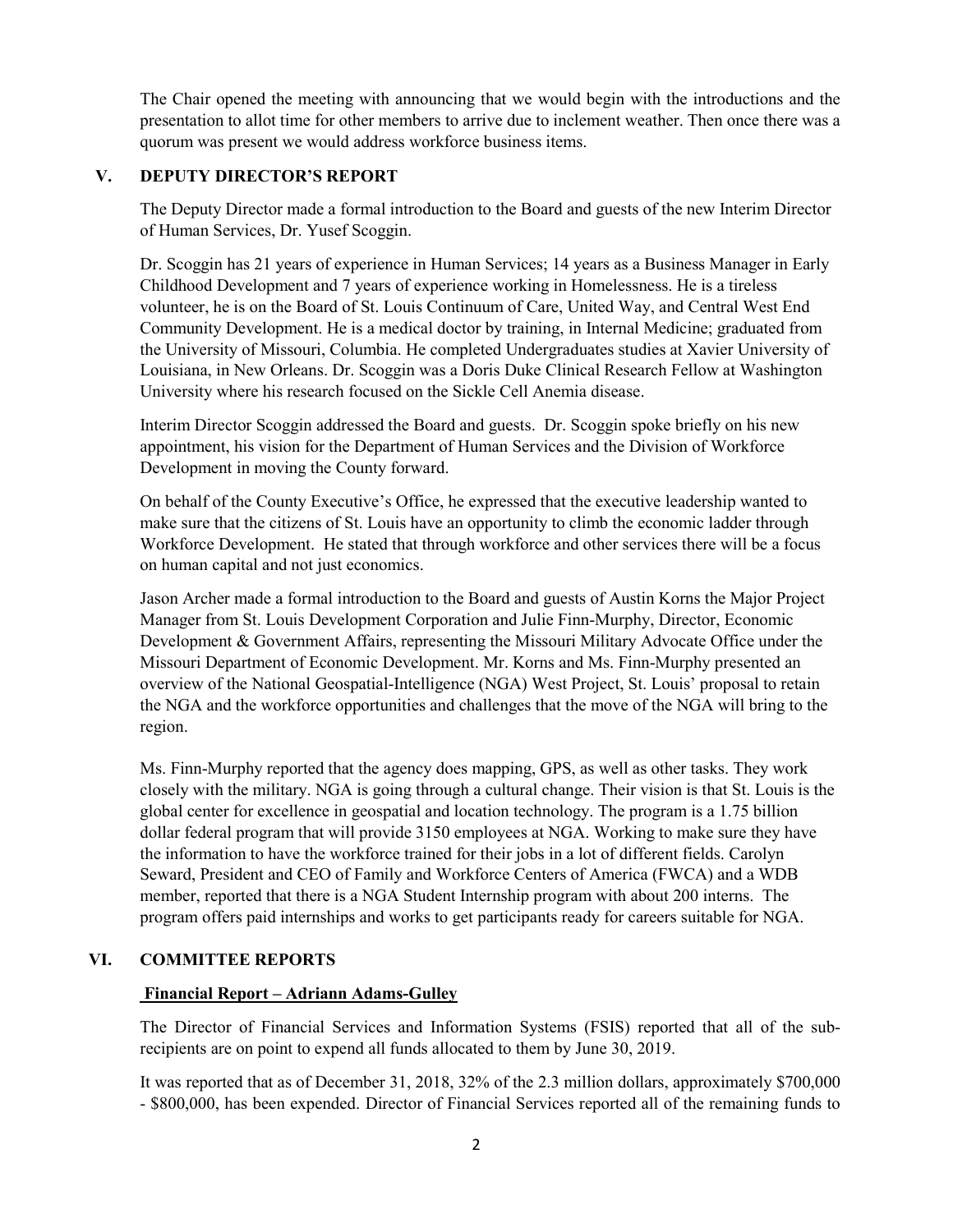St. Louis County Division of Workforce for administering WIOA programming and Infrastructure cost such as salaries, rent, etc. are on track to be expended by June 30, 2019.

As of December 2018, the remaining balance for PY17 Youth is \$173,800.73. For PY17/FY18 Adult the remaining balance is \$20,208.58 and PY17/FY18 Dislocated Worker remaining balance is \$472,503.49. It is expected that after transfers are completed all funds will be expended and or moved so PY18/FY19 funds can be used. St. Louis County is on task to spend all of the Summer Jobs allocation and Equal Opportunity funding. Director of Financial Services projected that all funds will be expended by June 30, 2019.

There were two funding issues presented that required Board approval:

- a. Approve the Family Workforce Centers of America (FWCA) as the vendor for the SkillUp Program. **A motion was made and seconded to attach the funds to the sub-recipient FWCA. Vote taken – 8 approved; 2 abstentions**
- b. Accept the additional \$12,000 for SkillUp marketing and attach it to the sub-recipient Family Workforce Centers of America (FWCA). **A motion was made and seconded to attach the additional funds to the sub-recipient FWCA for SkillUp marketing. Vote taken – 8 approved; 2 abstentions**

## **Disability Resource Committee**

No report given

## **Career Pathway Committee**

Director of the Business Service Group reported that the Career Pathway Committee is continuing on work in the Healthcare sector. The first cohort of 11 Medical Assistants with Washington University Apprenticeship Program Project completed their training and passed their board exams in January. The second cohort for this project is currently being recruited, and it is anticipated that there will be a total of 20-30 participants in this cohort. The first cohort of Certified Nursing Assistants with Delmar Gardens in place currently with 14 people going through the Apprenticeship Program.

Director of the Business Service Group is working with 2 other stakeholders in the community; one group is the Integrated Health Network (IHN), which consists of People's Clinic, Grace Hill, and other federally funded Health Care Systems to discuss apprenticeship programming for the Patient Care Technician programing. The other group is Christian Hospital and the Missouri Veterans Home to discuss the Medical Assistant programming.

International Institute reported on their Career Pathways Program. The International Institute received a \$250,000 grant for the Office of Refugee Resettlement for a 3 year program called Refugee Career Pathways. The Refugee Career Pathways is executing internal and external referrals to training and individualized technical assistance to help Refugees navigate their chosen career field here in St. Louis. The International Institute is also looking to connect their existing Wagner-Peyser and WIOA clients to the services.

### **Youth Council**

No report given

# **One-Stop Operator**

The Functional Leader reported on the activity for the One-Stop Centers at Northwest Crossings and the Florissant Career Center through July 1, 2018 to January 31, 2019. She reported that there was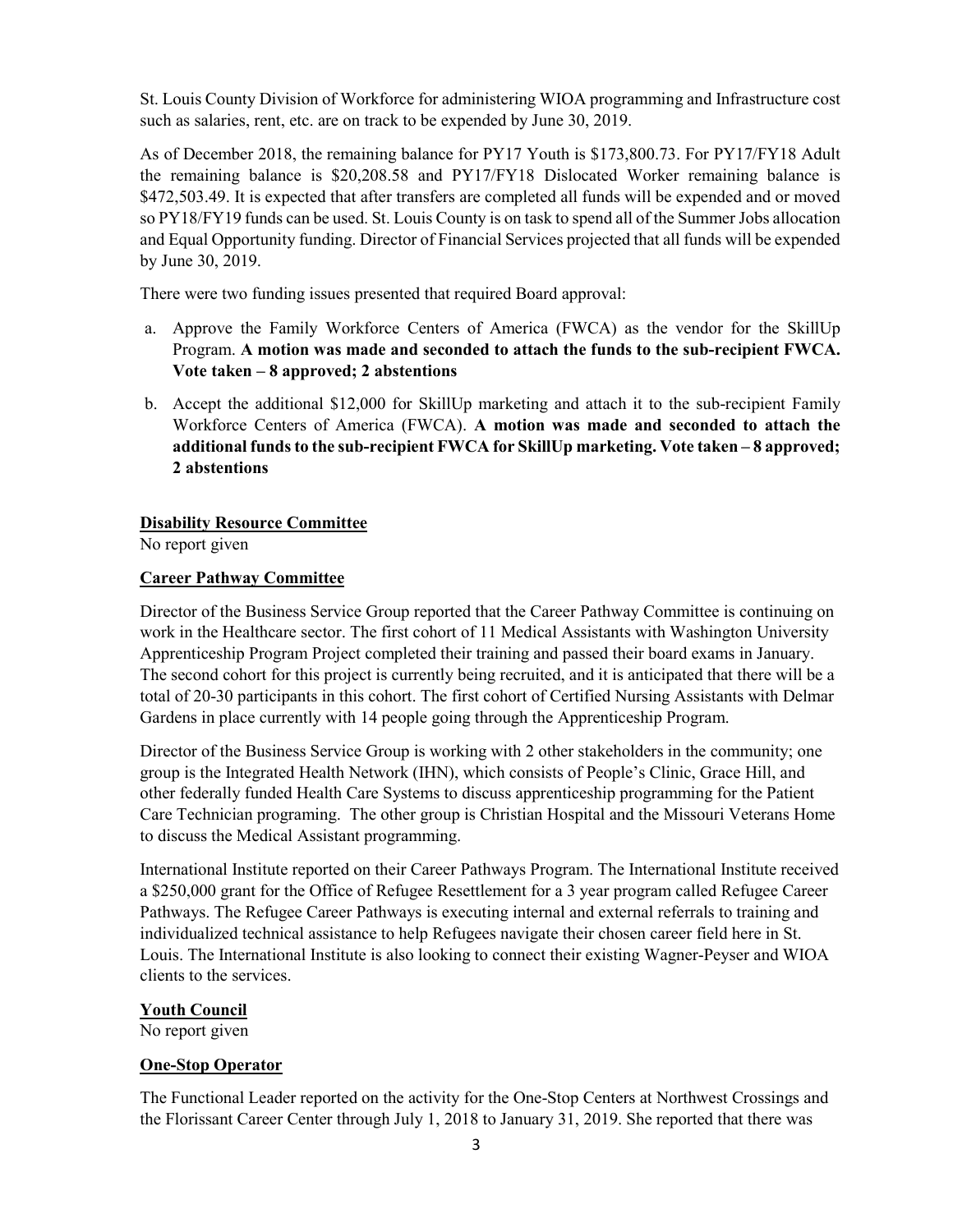15,159 people to receive services at Northwest Crossings and 13,251 people to receive services at the Florissant Career Center, with a total of 28,410 people in the One Stop Centers. For Adult and Dislocated Workers, there was 107 participants that were eligible for services. 32 participants have completed training and received certificates or credentials. The Functional Leader reported that \$126,000 was spent for the 32 participants that have completed training. There are 23 participants employed in their field of training making an average wage of \$14.93 an hour; and a return of our investment of \$807,310.

- Wagner-Peyser placements are 418 participants with and average wage of \$16.91 an hour, for a twelve month economic impact of \$14.7 million.
- There have been 9 career fairs, 7 informational sessions, and 3 hiring fairs held at the Job Center.
- St. Louis County Justice Center has had 91 participants enrolled in career center services, the MET Center has 585 participants, and North Oaks Resource Center has had 1,469 individuals that has visited the location.
- Out-of-School Youth has 79 participants enrolled with 175 participants receiving follow-up services. The Summer Jobs Program has 59 participants with 17 participants in skill based training programs. 84 participants are employed and that includes youth from PY17 that became employed in PY18. The 12 month economic impact with an average wage of \$12.70 an hour is \$2.2 million.
- In-School Youth Urban League has 15 participants enrolled with 67 in follow-up services from PY17. 10 participants receiving work experience and 68 participants in Summer Jobs.
- International Institute has 118 participants enrolled in various programs, with 53 participants employed at \$11.45 an hour for a 12 month impact of \$1.2 million.

The Director of Human Services inquired about the retention rates and if they are reported. The Functional Leader reported that retention rates are a part of the follow-up and a WIOA requirement. The information is followed for 12 months. The retention rate is one of the biggest revisions to this act in 2014, and the state spends a lot of time and money to ensure all Job Centers are held accountable for the job seekers employment. The Functional Leader reported that the retention rate information would be given at the next Board meeting.

# **VII. NEW BUSINESS**

- a. The Chair reported that the Executive Committee has been meeting and talking about the contract renewals. He stated that there were great updates from the Directors of Compliance, Finance and Contracts, and Administration and there were no issues found. The Chair reported that each one of the contractors had some minor things, which were corrected. The Chair reported that the Board was recommending the contracts be continued. He stated that this is the final year of the contract and next year contracts would be going out for bids. **A motion was made and seconded to continue the contract renewals for the current vendors Family Workforce Centers of American, International Institute and Urban League. Vote taken – – 8 approved; 2 abstentions.**
- b. The Executive Committee is requesting that in the event that 2019 funds are not received, can the 2018 funds be extended so there will be operating funds and no interruption in services. The Chair reported to include in the approval for the contract extensions that they do not exceed six months from June 30, 2019. **A motion was made and seconded to approve the contract extensions for**